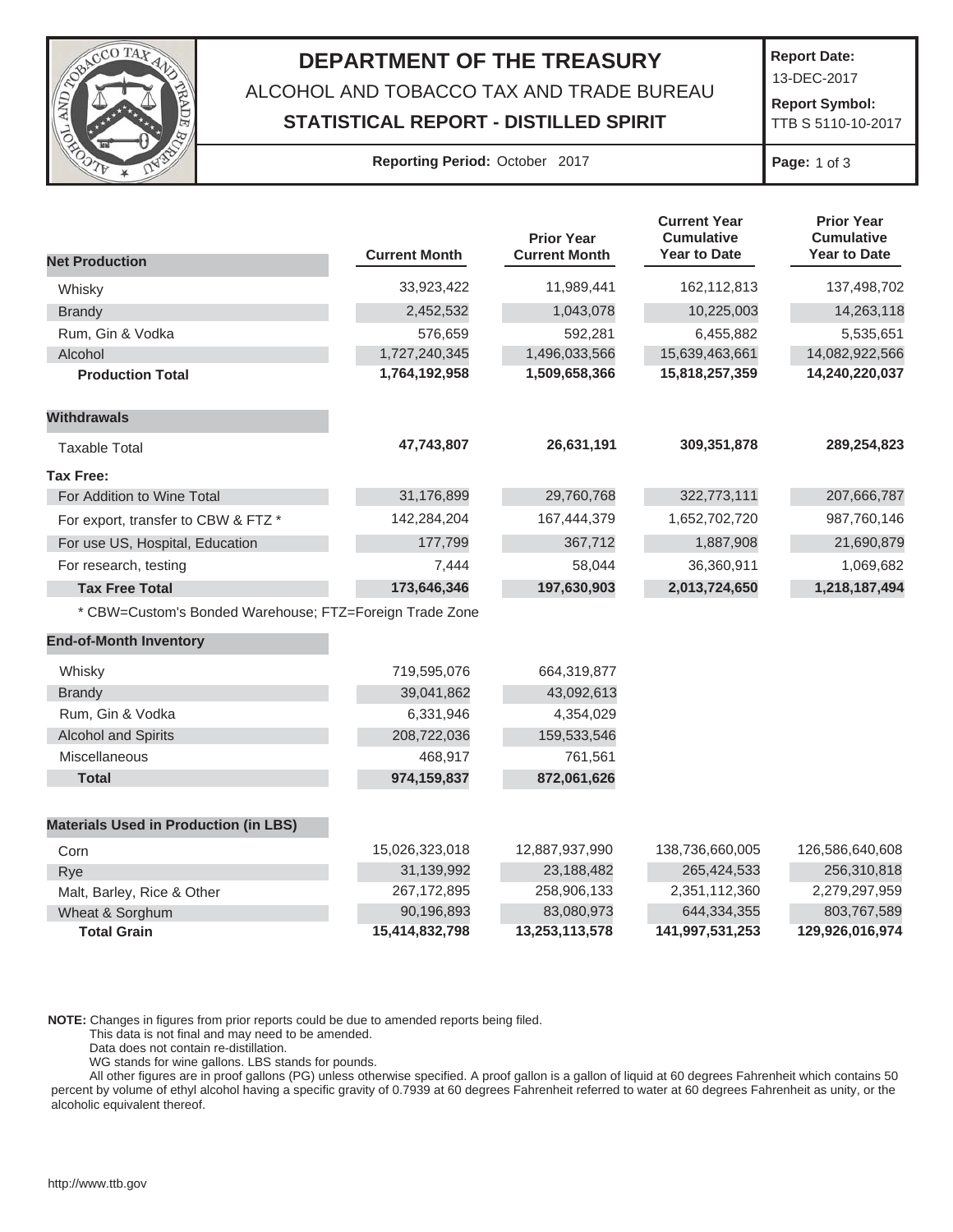## **STATISTICAL REPORT - DISTILLED SPIRIT**

TTB S 5110-10-2017 **Page:** 2 of 3

|                                                 | <b>Current Month</b> | <b>Prior Year</b><br><b>Current Month</b> | <b>Current Year</b><br><b>Cumulative</b><br><b>Year to Date</b> | <b>Prior Year</b><br><b>Cumulative</b><br><b>Year to Date</b> |
|-------------------------------------------------|----------------------|-------------------------------------------|-----------------------------------------------------------------|---------------------------------------------------------------|
| <b>Bottled For Domestic Use (in WG)</b>         |                      |                                           |                                                                 |                                                               |
| Whisky                                          | 5,898,068            | 7,127,998                                 | 65,092,042                                                      | 62,363,052                                                    |
| <b>Brandy</b>                                   | 2,049,482            | 1,996,925                                 | 18,011,460                                                      | 16,052,574                                                    |
| Imported Rum                                    | 3,542,446            | 3,353,325                                 | 34,980,771                                                      | 35,876,967                                                    |
| Gin                                             | 919,177              | 840,331                                   | 8,492,807                                                       | 9,317,693                                                     |
| Vodka                                           | 11,394,859           | 12,026,741                                | 111,321,750                                                     | 106,219,455                                                   |
| Cordials                                        | 6,188,498            | 6,196,075                                 | 58,365,766                                                      | 55,711,329                                                    |
| Cocktails                                       | 1,075,818            | 374,748                                   | 10,654,058                                                      | 9,892,955                                                     |
| Tequila                                         | 1,266,601            | 1,184,642                                 | 12,990,788                                                      | 12,842,768                                                    |
| Alcohol, Neutral Spirits & Miscellaneous        | 142,734              | 133,147                                   | 1,507,704                                                       | 1,519,809                                                     |
| <b>Non-Whisky Total</b>                         | 26,579,615           | 26,105,934                                | 256,325,104                                                     | 247,433,550                                                   |
| <b>Total Whisky &amp; Non-Whisky</b>            | 32,477,683           | 33,233,932                                | 321,417,146                                                     | 309,796,602                                                   |
| <b>Bottled in Bond for Domestic Use (in WG)</b> |                      |                                           |                                                                 |                                                               |
| Total                                           | 86,233               | 37,284                                    | 5,297,630                                                       | 470,055                                                       |
| <b>Bottled for Export (in WG)</b>               |                      |                                           |                                                                 |                                                               |
| Whisky                                          | 2,929,841            | 2,465,418                                 | 22,062,274                                                      | 21,956,133                                                    |
| Brandy, Cordials, Cocktails & Miscellaneous     | 354,595              | 350,571                                   | 3,550,876                                                       | 3,174,752                                                     |
| Rum, Gin, Vodka, Tequila & Alcohol              | 1,252,838            | 488,735                                   | 8,087,083                                                       | 4,260,192                                                     |
| <b>Total</b>                                    | 4,537,274            | 3,304,724                                 | 33,700,233                                                      | 29,391,077                                                    |
| <b>Grand Total</b>                              | 37,101,190           | 36,575,940                                | 360,415,009                                                     | 339,657,734                                                   |
| <b>Spirits Dumped to Processing</b>             |                      |                                           |                                                                 |                                                               |
| Alcohol and Neutral Spirits                     | 39,295,245           | 12,611,508                                | 383,748,916                                                     | 343,044,521                                                   |
| <b>Imported Whisky</b>                          | 1,560,436            | 1,736,618                                 | 18,909,358                                                      | 18,298,292                                                    |
| Domestic Whisky                                 | 8,868,405            | 8,340,401                                 | 82,026,958                                                      | 72,478,881                                                    |
| <b>Brandy</b>                                   | 1,057,928            | 1,128,473                                 | 11,158,034                                                      | 10,371,769                                                    |
| Imported Rum                                    | 3,611,220            | 4,614,765                                 | 40,809,966                                                      | 44,280,605                                                    |
| Gin                                             | 506,290              | 591,546                                   | 6,151,317                                                       | 6,891,571                                                     |
| Vodka                                           | 3,964,763            | 2,701,017                                 | 32,465,918                                                      | 27,119,412                                                    |
| Cordials, Cocktails & Miscellaneous             | 851,611              | 941,105                                   | 8,366,252                                                       | 9,128,394                                                     |
| Tequila                                         | 1,145,998            | 1,190,411                                 | 12,938,461                                                      | 12,165,543                                                    |
| <b>Total</b>                                    | 60,861,896           | 33,855,844                                | 596,575,180                                                     | 543,778,988                                                   |
|                                                 |                      |                                           |                                                                 |                                                               |
| <b>Other Ingredients Mixed with Spirits</b>     |                      |                                           |                                                                 |                                                               |
| Wine                                            | 1,475,369            | 1,372,643                                 | 14,135,296                                                      | 12,114,978                                                    |
| <b>Alcohol Flavoring Materials</b>              | 361,220              | 362,416                                   | 3,493,041                                                       | 3,286,401                                                     |

**NOTE:** Changes in figures from prior reports could be due to amended reports being filed.

This data is not final and may need to be amended.

Data does not contain re-distillation.

WG stands for wine gallons. LBS stands for pounds.

 All other figures are in proof gallons (PG) unless otherwise specified. A proof gallon is a gallon of liquid at 60 degrees Fahrenheit which contains 50 percent by volume of ethyl alcohol having a specific gravity of 0.7939 at 60 degrees Fahrenheit referred to water at 60 degrees Fahrenheit as unity, or the alcoholic equivalent thereof.